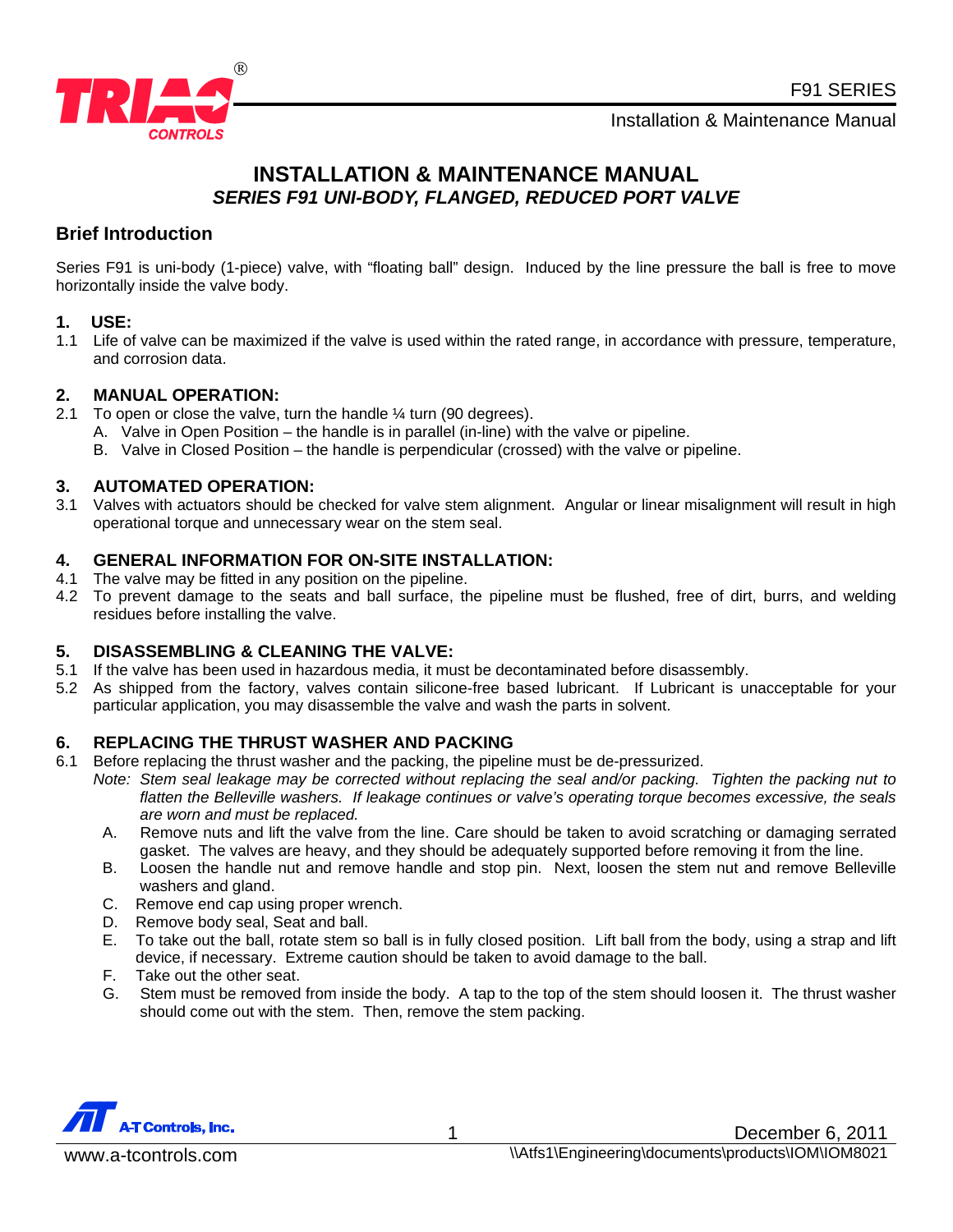F91 SERIES





# **7. VISUAL INSPECTION:**

7.1 Clean and inspect metal parts. It is not necessary to replace neither ball nor stem unless the surface has signs of abrasion or corrosion. We strongly recommend replacement of all soft parts whenever the valve is disassembled for reconditioning. We provide replacement kits that contain all the replaceable parts.

*Note: The valve may be assembled and operated dry with any lubricant. However, a light lubrication will aid in assembly and reduce initial operating torque. Lubricant used must be acceptable with the intended line fluid.* 

# **8. ASSEMBLY**

Install one seat in the body cavity with the spherical curvature facing the ball.

- 8.1 Install the thrust washer on stem and slide the stem up through the body. Install packing, gland, belleville washers. Screw the stem nut into the stem.
- 8.2 Install handle and washer.
- 8.3 Screw the stem nut into the stem until the handle is secure.
- 8.4 Turn handle to the closed position. Line up the ball slot with the stem end and slide the ball into position. Turn the handle to the open position to hold the ball in place.
- 8.5 Install the remaining seat into body side.
- 8.6 Put body gasket into body and seat into the valve. Be careful not to damage body seal when putting cap end into body.
- 8.8 Install end cap. Extreme care must be exercised during adjustment of end cap.
- 8.9 Cycle the valve slowly, with a gentle back and forth motion, to build gradually to the full quarter turn. By cycling slowly, the seat lips will assume a permanent seal shape against the ball. A fast turning motion, at this point, may cut the seats before they have a chance to form the proper seal.
- 8.10 Test valve, if possible, prior to placing valve back into line position. If not properly secured, the valve can separate from the pressure source, resulting in possible injury.

#### **TEST AS FOLLOWS:**

- A. Secure valve to a test fixture by means of a mating flange with full bolting and a suitable gasket. Orient valve so seat to be tested is facing up.
- B. Introduce 50 to 100 psig air. Partially cycle the valve, under pressure, then slowly close to make sure the cavity is pressurized (use hearing protection). Pour water into the upper port to cover the ball and visually check for bubbles. If bubbles appear, pour the water out, cycle the valve several times and recheck. To check for leakage in the other port, reverse the valve and introduce air pressure to the port just checked.
- C. Check stem seal at this time by coating the stem top area with a water/soap solution. If leakage occurs, tighten stem seal just until leakage stops.
- D. Make sure the handle in the correct position.

| <b>Valve Size</b> | <b>Break Away Torque</b><br>$($ ln-lbs. $)$ | <b>Torque of Stem Nut</b><br>(In-Ibs.) |
|-------------------|---------------------------------------------|----------------------------------------|
| $\frac{1}{2}$     | 110                                         | 104                                    |
| $\frac{3}{4}$ "   | 115                                         | 104                                    |
| 4,99              | 145                                         | 104                                    |
| $1 - 1/2"$        | 320                                         | 148                                    |
| 2"                | 415                                         | 191                                    |
| $2 - 1/2"$        | 450                                         | 191                                    |
| 3"                | 600                                         | 191                                    |
| 4"                | 1043                                        | 260                                    |
| 6"                | 2130                                        | 347                                    |